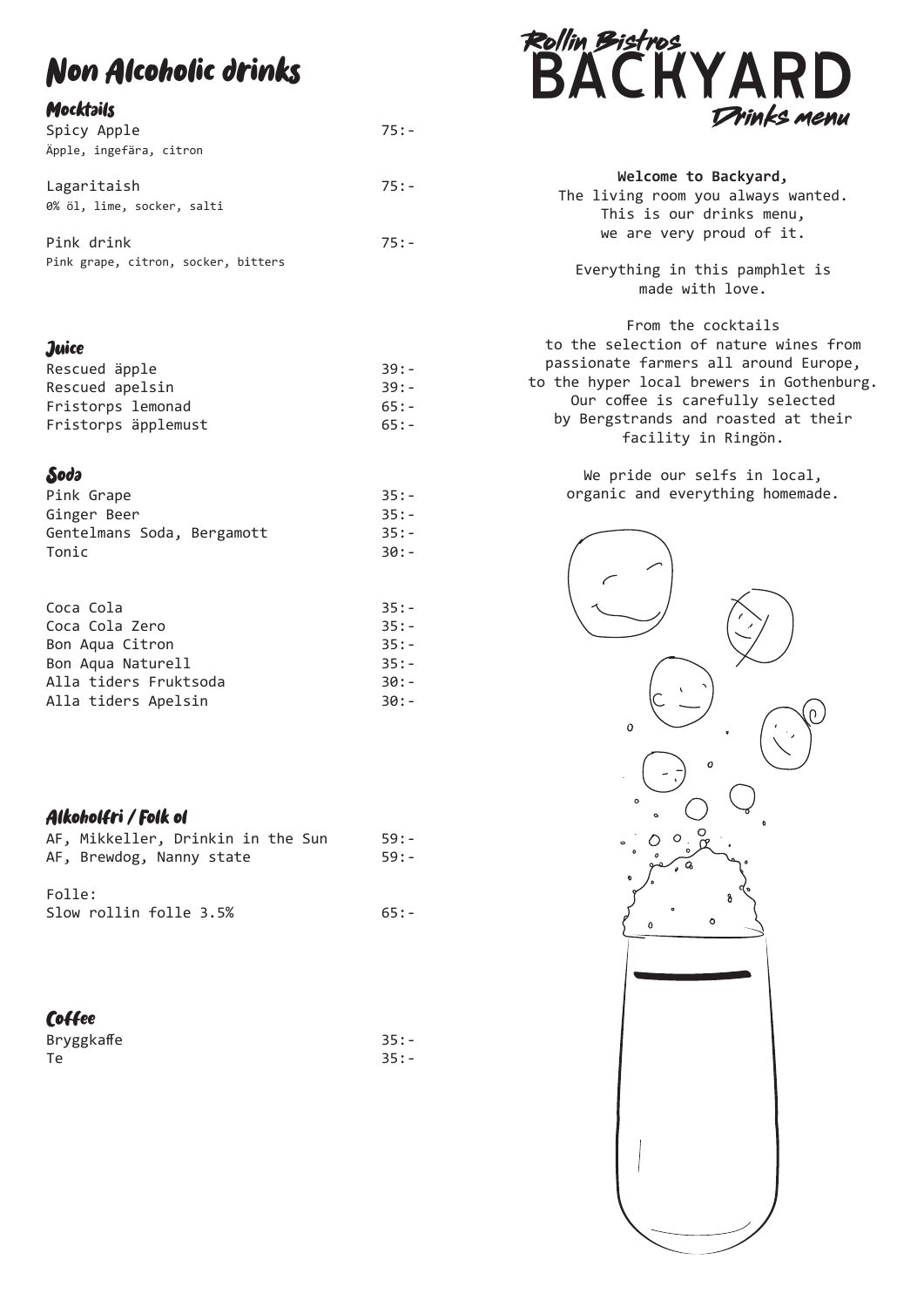| -------------Gin + Tonics----------------                           |          | -----------Gin---------                  |                    |
|---------------------------------------------------------------------|----------|------------------------------------------|--------------------|
|                                                                     |          | Tanqueray Gin                            | $28: -$            |
| Tənque <b>r</b> əy + Yuzo Bliss tonic                               | $135: -$ | Ruko Gin                                 | $30:-$             |
| Tanqueray är en gin destillerad med mängder av citron.              |          | Hendricks gin                            | $30:-$             |
|                                                                     |          | Okinawa Gin                              | $32:-$             |
| En riktigt citrusbomb som får en rejäl kick av<br>yuzo bliss tonic. |          | Monkey 47                                | $34: -$            |
|                                                                     |          | Hernö, Dry Gin                           | $35: -$            |
|                                                                     |          | Hernö, Old Toms                          | $35: -$            |
|                                                                     |          | Hernö, Juniper Cask                      | $35: -$            |
|                                                                     |          |                                          |                    |
| Okinawa + Yuzo Bliss tonic                                          | $145: -$ | Plymouth sloe gin                        | $22: -$            |
| Gin på ris-bas från Japan.                                          |          |                                          |                    |
| Tunga florala toner av djup enbär                                   |          |                                          |                    |
|                                                                     |          |                                          |                    |
|                                                                     |          | -------------------Rhum-----------       |                    |
|                                                                     |          | Diplomatico Reserva Exclusiva            | $32: -$            |
| Herno + Granskotts tonic                                            | $150:-$  | Zacapa solara 23                         | $32: -$            |
| 1 Hernö Dry Gin. Blommig med citrus toner                           |          | El dorado 15yo                           | $32: -$            |
| 2 Hernö Old Toms. Len med blommiga inslag                           |          | Clarin Valv                              | $34: -$            |
| 3 Hernö Juniper. Tung, torr och mycket enbär                        |          |                                          |                    |
|                                                                     |          |                                          |                    |
|                                                                     |          |                                          |                    |
|                                                                     |          | -------------------Tequila-----------    |                    |
| Roku + Yuzo Bliss tonic                                             | $135: -$ | Don Julio, Blanco                        | $28: -$            |
| Gin på ris-bas från Japan.                                          |          | Don Julio, Reposado                      | $32: -$            |
| Destillerad med lokala örter som körsbärsblommor,                   |          | Don Julio, Anejo                         | $34: -$            |
| bambublad, yuzo, och sichuan.                                       |          | Mezcal San Cosme                         | $34: -$            |
| En av Thomas absolut favorit Gin.                                   |          |                                          |                    |
|                                                                     |          |                                          |                    |
|                                                                     |          | --------------Bourbon + Whiskey--------  |                    |
|                                                                     |          | Bulliet bourbon                          | $28: -$            |
| Hendricks + Fentimans tonic                                         | $140:-$  | Buffalo Trace Bourbon                    | $30:-$             |
| En klassisk skotsk gin nuförtiden                                   |          | Mitchers 1 US Straight Bourbon           | $30:-$             |
| men revolutionerande när den kom.                                   |          |                                          | $32: -$            |
|                                                                     |          | Knobs Creek                              |                    |
| Destilerad med gurka, svartpeppar och rosbland                      |          | Eagle Rare                               | $34: -$            |
|                                                                     |          | <b>Blantons</b>                          | $32: -$            |
|                                                                     |          |                                          |                    |
|                                                                     |          | Rittenhouse Rye                          | $30:-$             |
| Monkey 47 + Fentimans tonic                                         | $155: -$ | Sazerac Rye                              | $34: -$            |
| Tysk gin, destillerad med 47 örter, lätt och blommig,               |          |                                          |                    |
| noter av färnkål och mängder av enbär                               |          | Tullamore                                | $28: -$            |
|                                                                     |          | Shinobu blended malt                     | $28: -$            |
|                                                                     |          | Tallisker storm                          | $34: -$            |
|                                                                     |          |                                          | $39: -$            |
|                                                                     |          | Lagavuilin 16yo                          |                    |
|                                                                     |          |                                          |                    |
|                                                                     |          |                                          |                    |
|                                                                     |          |                                          |                    |
|                                                                     |          | -----------------Cognac---------------   |                    |
|                                                                     |          | Hennessy VS                              | $28: -$            |
|                                                                     |          |                                          |                    |
|                                                                     |          |                                          |                    |
|                                                                     |          | -------------Sweet Vermouths------------ |                    |
|                                                                     |          | Ottos Athens Vermouth                    | $22:-$             |
|                                                                     |          | Cocchi                                   | $22:-$             |
|                                                                     |          |                                          |                    |
|                                                                     |          |                                          |                    |
|                                                                     |          |                                          |                    |
|                                                                     |          | -------------Liquers + Digestiv-------   |                    |
|                                                                     |          | OP Anderson                              | $24: -$            |
|                                                                     |          |                                          |                    |
|                                                                     |          | Fernet branca                            | $22: -$            |
|                                                                     |          | Jägermeister                             | $22: -$            |
|                                                                     |          | Amaro Montenegro                         | $22: -$            |
|                                                                     |          | Green chartreuse                         | $32: -$            |
|                                                                     |          | Bailys                                   | $22: -$            |
|                                                                     |          | kahlua<br>Penord                         | $22: -$<br>$28: -$ |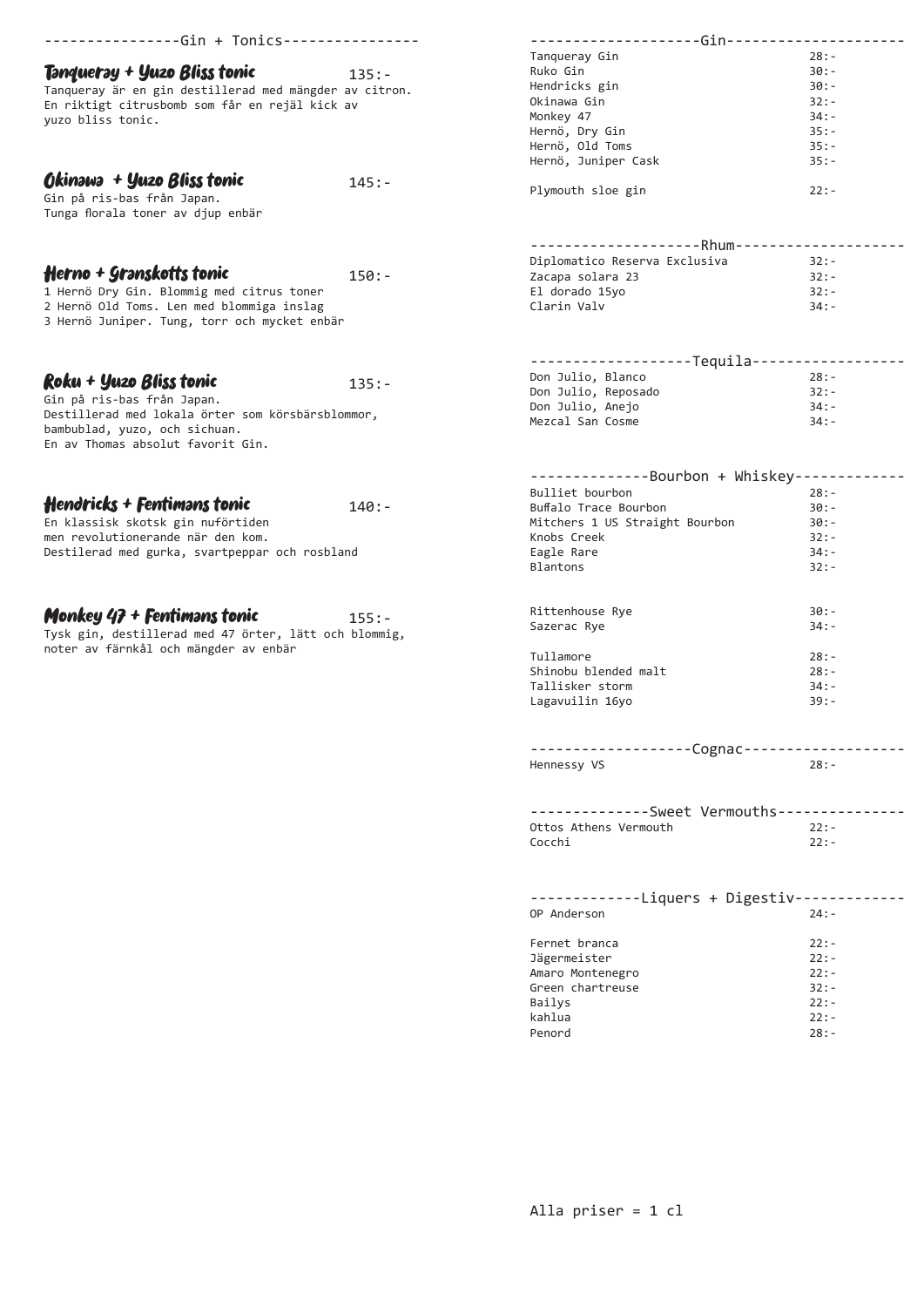## Draft Beer

| Abro Orginal Lager 5,2%              | $66: -$ |
|--------------------------------------|---------|
| Bron IPA, IPA 5,6%                   | $82:-$  |
| Bron APA, APA 5,6%                   | $79: -$ |
| König Ludwig, HELL, Weissbier 5,5%   | $89: -$ |
| Varierande tappöl, Lokala bryggerier | $98: -$ |
| Galopp                               | 56 : -  |

## Beers on can and bottle

| <b>LAGER:</b><br>Rollin Pilsner, 44cl<br>Vår egna öl, i samarbete med Spike 4,2% | 89:-     |
|----------------------------------------------------------------------------------|----------|
| Stigbergets, Ringöbrau, 33cl<br>Lager $6,1%$                                     | $88: -$  |
| IPA/APA:<br>Sierra Nevada, 33cl<br>PA 5,6%                                       | 88:-     |
| To ol, snublejuice (gluten fri), 33cl 88:-<br>PA 4,5%                            |          |
| Spike, Kut it up, 33cl<br>Scratchy haze IPA 6,0%                                 | 88:-     |
| Spike, Tappad, 44cl<br>West Coast IPA 6,5%                                       | 98:-     |
| Stigbergets, Atlas, 44cl<br>PA 5,2%                                              | $98: -$  |
| Amundsen, Apocalyptic Thunder, 33cl<br>NeIPA 6,5%                                | $88: -$  |
| To Ol, House of Pale, 44cl<br>IPA 5,5%                                           | $98: -$  |
| SOUR:<br>Fermenterarna,<br>All my personalities, 44cl<br>Sour 6,0%               | 99 : -   |
| STOUT/PORTER:<br>Stigbergets, Trouble Sleep, 33cl<br>Imperial Stout 12,0%        | $109: -$ |
| Stigbergets, Nådastouten, 33cl<br>Stout 9,5%                                     | $105:-$  |
|                                                                                  |          |

# Cider

Rekoderlig, Päron Cider, 33cl 79:-